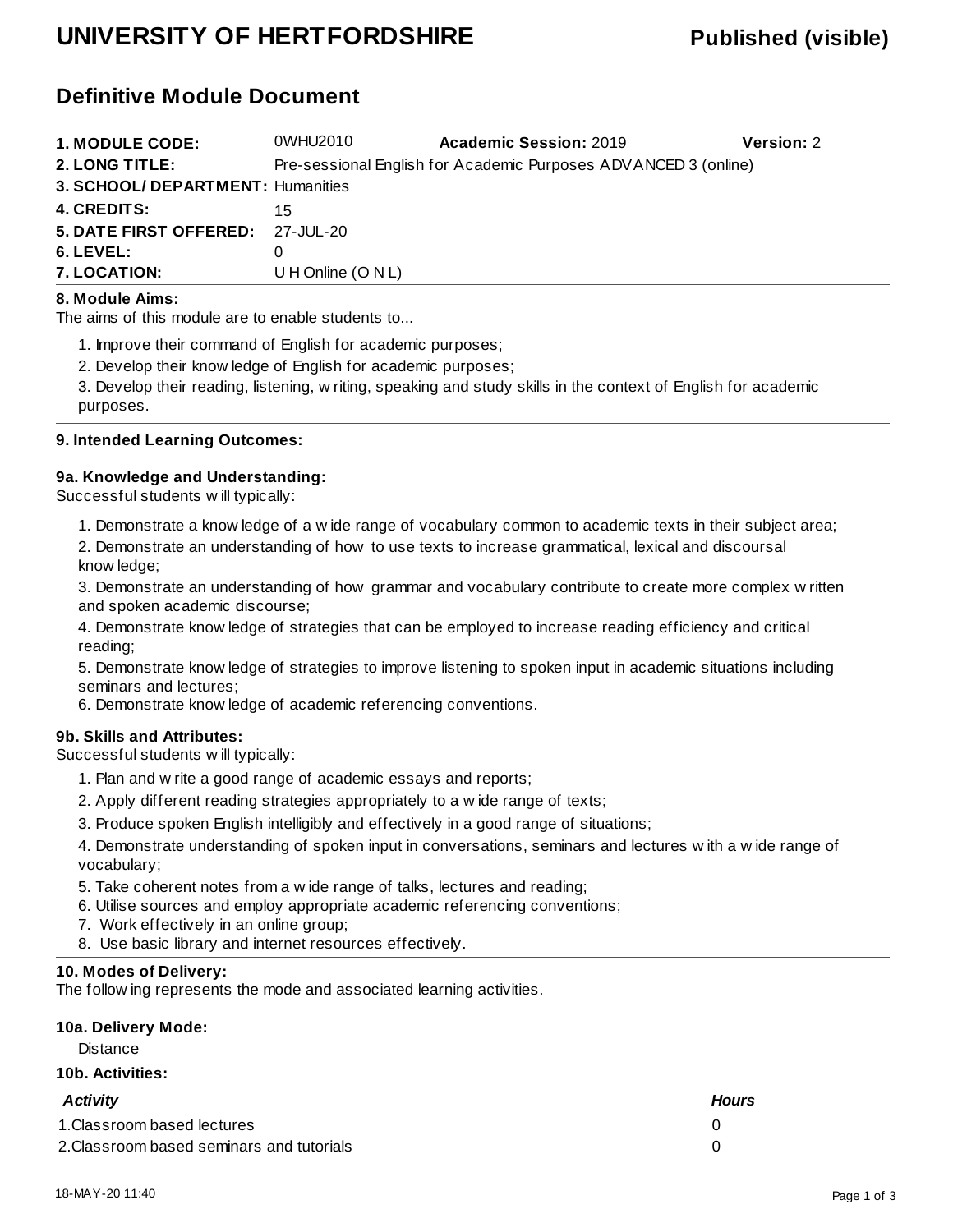## **UNIVERSITY OF HERTFORDSHIRE Published (visible)**

| <b>Activity</b>                                                                                    | <b>Hours</b> |
|----------------------------------------------------------------------------------------------------|--------------|
| 3. Classroom based practical classes, w orkshops, studios or demonstrations                        | 0            |
| 4. Scheduled online activities (ie online versions of the above)                                   | 60           |
| 5. Scheduled external learning activities - fieldw ork, external visits and w ork based learning 0 |              |
| 6. Online directed independent study                                                               | 40           |
| 7. Other directed independent study                                                                | 40           |
| 8. Self-directed independent study                                                                 | 10           |
| 9. Placement                                                                                       | 0            |
| 10.Year Abroad                                                                                     | 0            |
| <b>TOTAL HOURS</b>                                                                                 | 150          |

#### **11. Module Content:**

#### **11a. Module Content: (for publication, max 150 words)**

The Pre-sessional English Online (6 weeks) course is designed to improve a student's level of English for Academic Purposes. This module is for students who have IELTS 6.5 (Advanced), who want to progress to the level required by the follow-on course: IELTS equivalent of 7.

The course focuses on:

1. vocabulary development including strategies for record keeping and the opportunity to apply in writing and speaking activities

2. strategies for effective and critical reading of texts

3. writing a report or researched essay

4. academic writing and speaking conventions

5. listening comprehension strategies and note taking

6. the development of knowledge and application of referencing conventions as employed in a UK university or academic environment

#### **11b. Further Details: (supporting Learning Outcomes, max 250 words)**

The Pre-sessional English Online (6 weeks) course is learner- and learning - centred with all teaching addressed to the needs of students in order to improve their English for Academic Purposes to the level of the follow-on course. Students will undertake exercises to develop a range of vocabulary common to academic texts. They will be encouraged to understand how grammar and vocabulary contribute to create written and spoken academic discourse, for example, writing a researched essay related to their field of study.

Students will undertake activities to help them to: deal effectively with spoken input in conversations, seminars and lectures; produce spoken English intelligibly; increase reading efficiency; and make useful notes while reading or listening. In addition, they will be exposed to spoken academic discourse in a variety of accents. At specific points during the course they will be required to give a short presentation related to their academic subject. In addition, students will develop the use of library and internet resources which they will use to plan, research and write an academic essay or report.

Classwork and independent study will focus on:

- 1. academic writing and speaking conventions
- 2. vocabulary acquisition and storage
- 3. text-type understanding and discourse-level analysis
- 4. grammar acquisition
- 5. strategies for effective reading, note-taking, summarising, and synthesis
- 6. pronunciation and academic speaking/presentation
- 7. listening comprehension strategies
- 8. understanding people from different cultural and language backgrounds (intercultural communication)
- 9. use of sources and referencing conventions
- 10. IT and the online learning resources
- 11. development of online group work